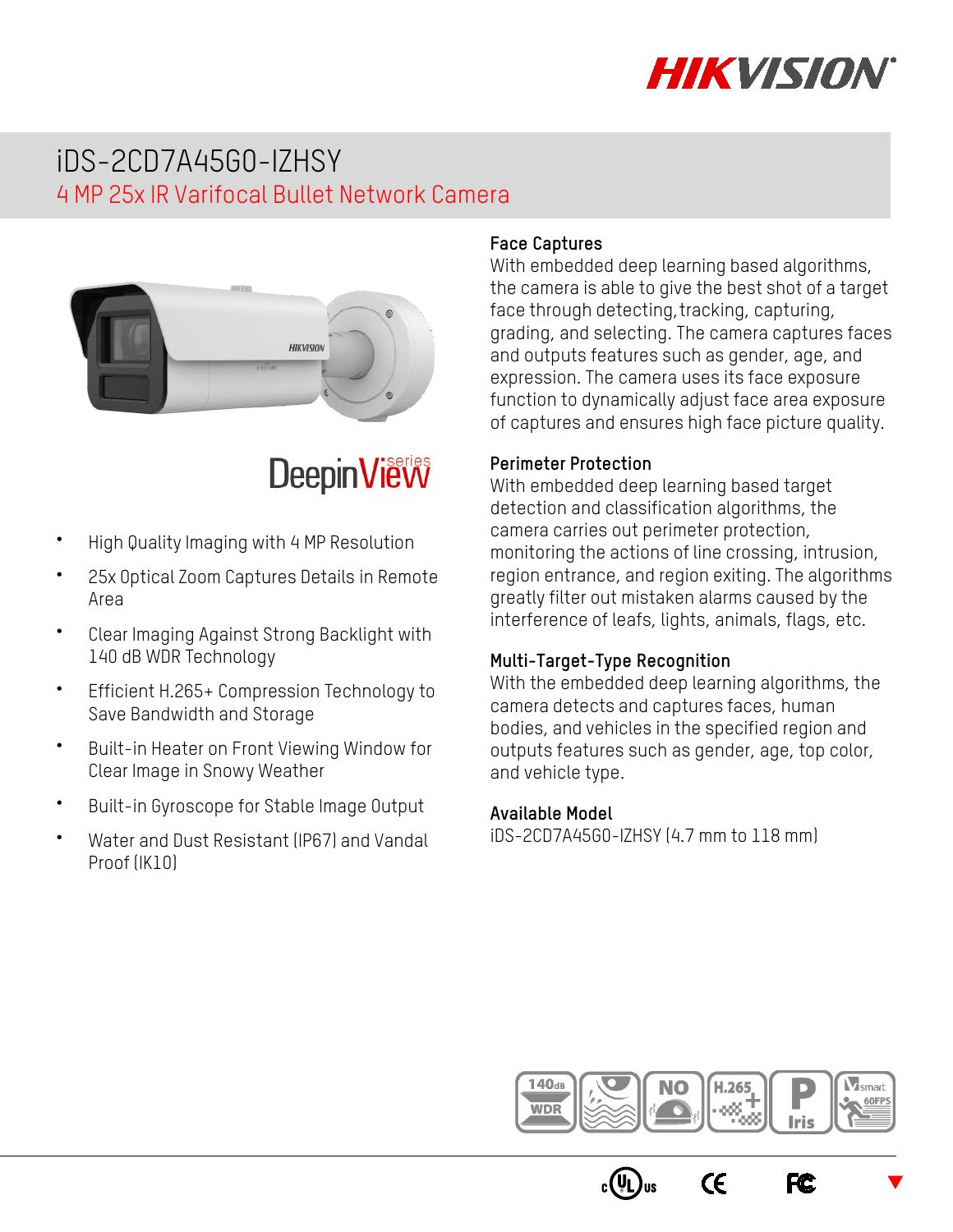## **Specifications**

| iDS-2CD7A45G0-IZHSY         |                                                                                                                                                                                                    |  |  |  |
|-----------------------------|----------------------------------------------------------------------------------------------------------------------------------------------------------------------------------------------------|--|--|--|
| Camera                      |                                                                                                                                                                                                    |  |  |  |
| Image Sensor                | 1/2.5" progressive scan CM0S                                                                                                                                                                       |  |  |  |
| Maximum Resolution          | $2688 \times 1520$                                                                                                                                                                                 |  |  |  |
| Minimum Illumination        | Color: 0.009 lux @ (f/1.6, AGC on), B/W: 0.0018 lux @ (f/1.6, AGC on), 0 lux with IR                                                                                                               |  |  |  |
| Shutter Speed               | 1 s to 1/30,000 s                                                                                                                                                                                  |  |  |  |
|                             | Day/Night R cut filter                                                                                                                                                                             |  |  |  |
| Angle Adjustment            | Pan: 0° to 355°, tilt: 0° to 90°, rotate: 0° to 360°                                                                                                                                               |  |  |  |
| Lens                        |                                                                                                                                                                                                    |  |  |  |
| Focal Length and FOV        | 4.7 mm to 118 mm, horizontal FOV 55.8° to 2.8°, vertical FOV 32.3° to 1.6°, diagonal FOV 63° to 3°                                                                                                 |  |  |  |
| Focus                       | Auto, semi-auto, manual                                                                                                                                                                            |  |  |  |
| Iris Type                   | P-iris                                                                                                                                                                                             |  |  |  |
| Aperture                    | 4.7 mm to 118 mm: $f/1.6$ to $f/3.8$                                                                                                                                                               |  |  |  |
| Illuminator                 |                                                                                                                                                                                                    |  |  |  |
| Supplement Light Type       | IR.                                                                                                                                                                                                |  |  |  |
| Supplement Light Range      | Up to 200 m (660 ft)                                                                                                                                                                               |  |  |  |
| Smart Supplement Light      | Yes                                                                                                                                                                                                |  |  |  |
| IR Wavelength               | 850 nm                                                                                                                                                                                             |  |  |  |
| Video                       |                                                                                                                                                                                                    |  |  |  |
|                             | 50 Hz: 25 fps (2688 × 1520, 2560 × 1440, 1920 × 1080, 1280 × 720) 50 fps (2560 × 1440, 1920 × 1080,<br>$1280 \times 720$                                                                           |  |  |  |
| Main Stream                 | 60 Hz: 30 fps (2688 × 1520, 2560 × 1440, 1920 × 1080, 1280 × 720) 60 fps (2560 × 1440, 1920 × 1080,                                                                                                |  |  |  |
|                             | $1280 \times 720$                                                                                                                                                                                  |  |  |  |
|                             | 50 Hz: 25 fps (704 × 576, 640 × 480)                                                                                                                                                               |  |  |  |
| Sub-Stream                  | 60 Hz: 30 fps (704 × 480, 640 × 480)                                                                                                                                                               |  |  |  |
|                             | 50 Hz: 25 fps (1920 × 1080, 1280 × 720, 704 × 576, 640 × 480)                                                                                                                                      |  |  |  |
| Third Stream                | 60 Hz: 30 fps (1920 × 1080, 1280 × 720, 704 × 480, 640 × 480)                                                                                                                                      |  |  |  |
|                             | 50 Hz: 25 fps (704 × 576, 640 × 480)                                                                                                                                                               |  |  |  |
| Fourth Stream               | 60 Hz: 30 fps (704 × 480, 640 × 480)                                                                                                                                                               |  |  |  |
|                             | 50 Hz: 25 fps (704 × 576, 640 × 480)                                                                                                                                                               |  |  |  |
| Fifth Stream                | 60 Hz: 30 fps (704 × 480, 640 × 480)                                                                                                                                                               |  |  |  |
| Video Compression           | Main stream: H.265+/H.265/H.264+/H.264                                                                                                                                                             |  |  |  |
|                             | Sub-stream/fourth stream/fifth stream: H.265/H.264/MJPEG third stream: H.265/H.264                                                                                                                 |  |  |  |
| Video Bit Rate              | 32 Kbps to 8 Mbps                                                                                                                                                                                  |  |  |  |
| H.264 Type                  | Baseline Profile/Main Profile/High Profile                                                                                                                                                         |  |  |  |
| H.265 Type                  | Main Profile                                                                                                                                                                                       |  |  |  |
| Bit Rate Control            | CBR/VBR                                                                                                                                                                                            |  |  |  |
| Scalable Video Coding (SVC) | H.264 and H.265 encoding                                                                                                                                                                           |  |  |  |
| Region of Interest (ROI)    | 4 fixed regions for each stream                                                                                                                                                                    |  |  |  |
| <b>Target Cropping</b>      | Yes                                                                                                                                                                                                |  |  |  |
| e-PTZ                       | Supports patrol and auto-tracking settings                                                                                                                                                         |  |  |  |
| Audio<br>Audio Compression  | G.711/G.722.1/G.726/MP2L2/PCM/AAC/MP3                                                                                                                                                              |  |  |  |
| Audio Type                  | Mono sound                                                                                                                                                                                         |  |  |  |
| Audio Sampling Rate         | 8 kHz/16 kHz/32 kHz/44.1 kHZ/48 kHz                                                                                                                                                                |  |  |  |
| Environment Noise Filtering | Yes                                                                                                                                                                                                |  |  |  |
|                             | 64 Kbps (6.711)/16 Kbps (6.722.1)/16 Kbps (6.726)/32 to 192 Kbps (MP2L2)/16 to 64 Kbps (AAC)/8 to                                                                                                  |  |  |  |
| Audio Bit Rate              | 320 Kbps (MP3)                                                                                                                                                                                     |  |  |  |
| Network                     |                                                                                                                                                                                                    |  |  |  |
| Protocols                   | TCP/IP, ICMP, HTTP, HTTPS, FTP, SFTP, SRTP, DHCP, DNS, DDNS, RTP, RTSP, RTCP, PPPoE, NTP, UPnP,                                                                                                    |  |  |  |
|                             | SMTP, SNMP, IGMP, 802.1x, QoS, IPv6, UDP, Bonjour, SSL/TLS                                                                                                                                         |  |  |  |
| Simultaneous Live View      | Up to 20 channels                                                                                                                                                                                  |  |  |  |
| API                         | Open Network Video Interface (PROFILE S, PROFILE G, PROFILE T), ISAPI, SDK, ISUP                                                                                                                   |  |  |  |
| User/Host                   | Up to 32 users; 3 user levels: administrator, operator, and user                                                                                                                                   |  |  |  |
|                             | Password protection, complicated password, HTTPS encryption, 802.1x authentication (EAP-TLS,                                                                                                       |  |  |  |
| Security                    | EAP-LEAP, EAP-MD5), watermark, IP address filter, basic and digest authentication for HTTP/HTTPS,<br>WSSE and digest authentication for Open Network Video Interface, RTP/RTSP OVER HTTPS, Control |  |  |  |
|                             | Timeout Settings, Security Audit Log, TLS 1.2                                                                                                                                                      |  |  |  |
|                             | NAS (NFS, SMB/CIFS), auto network replenishment (ANR); together with high-end Hikvision memory                                                                                                     |  |  |  |
| Network Storage             | card, memory card encryption, and health detection are supported.                                                                                                                                  |  |  |  |
| Client                      | iVMS-4200, Hik-Connect, HikCentral                                                                                                                                                                 |  |  |  |
|                             | Plug-in required live view: IE10+; plug-in free live view: Chrome 57.0+, Firefox 52.0+, Safari 12+; local                                                                                          |  |  |  |
| Web Browser                 | service: Chrome 57.0+, Firefox 52.0+                                                                                                                                                               |  |  |  |

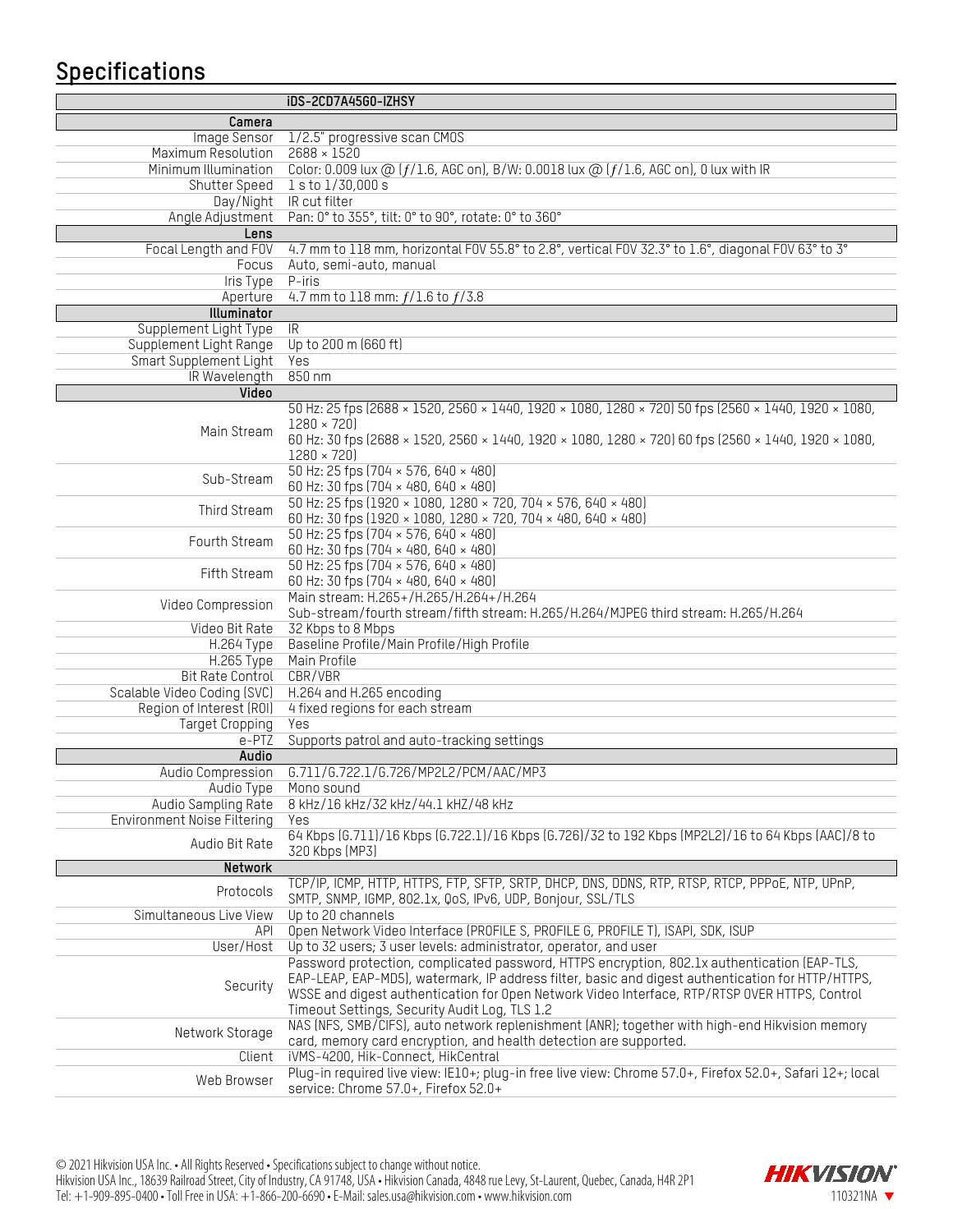## **Specifications**

|                                  | iDS-2CD7A45G0-IZHSY                                                                                                              |  |  |  |
|----------------------------------|----------------------------------------------------------------------------------------------------------------------------------|--|--|--|
| Image                            |                                                                                                                                  |  |  |  |
| Image Parameters Switch          | Yes                                                                                                                              |  |  |  |
|                                  | Saturation, brightness, contrast, sharpness, white balance, and AGC adjustable by client software or                             |  |  |  |
| Image Settings                   | Web browser                                                                                                                      |  |  |  |
| Day/Night Switch                 | Day, Night, Auto, Schedule                                                                                                       |  |  |  |
| Wide Dynamic Range (WDR)         | 140 dB                                                                                                                           |  |  |  |
| Image Enhancement                | BLC, HLC, Defog, 3D DNR                                                                                                          |  |  |  |
| SNR                              | 252 dB                                                                                                                           |  |  |  |
| Privacy Mask                     | 8 programmable polygon privacy masks, mask color, or mosaic configurable                                                         |  |  |  |
| Picture Overlay                  | Logo picture can be overlaid on video in 24-bit $128 \times 128$ bmp                                                             |  |  |  |
| Image Stabilization              | EIS (Built-in gyroscope to improve EIS performance)                                                                              |  |  |  |
| Interface                        |                                                                                                                                  |  |  |  |
| Video Output                     | 1 Vp-p composite output (75 0/CVBS) (only for debugging)                                                                         |  |  |  |
| Ethernet Interface               | 1 RJ-45 10 M/100 M/1000 M self-adaptive Ethernet port                                                                            |  |  |  |
| On-Board Storage                 | Built-in memory card slot, supports microSD/microSDHC/microSDXC card, up to 256 GB                                               |  |  |  |
|                                  | 1 input (line in), 3.5 mm connector, maximum input amplitude: 3.3 vpp, input impedance: 4.7K $\Omega$ ,                          |  |  |  |
| Audio                            | interface type: non-equilibrium; 1 output (line out), 3.5 mm connector, maximum output amplitude:                                |  |  |  |
| Alarm                            | 3.3 vpp, output impedance: 100 0, interface type: non-equilibrium<br>2 inputs, 2 outputs (maximum 24 VDC, 1 A)                   |  |  |  |
| RS-485                           | 1 RS-485 (half duplex, HIKVISION, Pelco-P, Pelco-D, self-adaptive)                                                               |  |  |  |
| Reset Key                        | Yes                                                                                                                              |  |  |  |
| Power Output                     | 12 VDC, maximum 100 mA                                                                                                           |  |  |  |
| Event                            |                                                                                                                                  |  |  |  |
|                                  | Motion detection (support alarm triggering by specified target types (human and vehicle)), video                                 |  |  |  |
| Basic Event                      | tampering alarm, exception (network disconnected, IP address conflict, illegal login, abnormal                                   |  |  |  |
|                                  | reboot, HDD full, HDD error), video quality diagnosis, vibration detection                                                       |  |  |  |
|                                  | Line crossing detection, intrusion detection, region entrance, region exiting (support alarm triggering                          |  |  |  |
| Smart Event                      | by specified target types (human and vehicle)); scene change detection, audio exception detection,                               |  |  |  |
|                                  | defocus detection                                                                                                                |  |  |  |
| Linkage                          | Upload to FTP/NAS/memory card, notify surveillance center, send email, trigger alarm output, trigger                             |  |  |  |
|                                  | recording, trigger capture                                                                                                       |  |  |  |
| <b>Deep Learning Function</b>    |                                                                                                                                  |  |  |  |
| Multi-target-type Detection      | Detects up to 60 targets simultaneously; supports simultaneous detection and capture of human                                    |  |  |  |
|                                  | body, face, and vehicle; gets 7 face features, 13 human body features, and 2 vehicle features                                    |  |  |  |
| Face Capture                     | Detects up to 60 faces simultaneously; supports swing left and right from -60° to 60°, tilt up and                               |  |  |  |
|                                  | down from -30° to 30°; uploads face with background and closed-up face pictures                                                  |  |  |  |
| General                          |                                                                                                                                  |  |  |  |
| Power                            | 12 VDC ±20%, 1.73 A, maximum 20.7 W, three-core terminal block<br>24 VAC ±20%, 1.31 A, maximum 19.9 W, three-core terminal block |  |  |  |
|                                  | PoE: 802.3at, Type 2, Class 4, 42.5 V to 57 V, 0.46 A to 0.35 A, maximum 19.5 W                                                  |  |  |  |
| Material                         | Aluminum alloy body                                                                                                              |  |  |  |
| Dimension                        | $Ø140$ mm × 378.4 mm $Ø5.5"$ × 14.9")                                                                                            |  |  |  |
| Package Dimension                | 425 mm $\times$ 190 mm $\times$ 180 mm (16.7" $\times$ 7.5" $\times$ 7.1")                                                       |  |  |  |
| Weight                           | Approximately 2160 g (4.8 lb)                                                                                                    |  |  |  |
| With Package Weight              | Approximately 3310 g (7.3 lb)                                                                                                    |  |  |  |
| <b>Storage Conditions</b>        | -40° to 60° C (-40° to 140° F), humidity 95% or less (non-condensing)                                                            |  |  |  |
| Startup and Operating Conditions | -40° to 60° C (-40° to 140° F), humidity 95% or less (non-condensing)                                                            |  |  |  |
|                                  | 33 languages: English, Russian, Estonian, Bulgarian, Hungarian, Greek, German, Italian, Czech, Slovak,                           |  |  |  |
| Language                         | French, Polish, Dutch, Portuguese, Spanish, Romanian, Danish, Swedish, Norwegian, Finnish, Croatian,                             |  |  |  |
|                                  | Slovenian, Serbian, Turkish, Korean, Traditional Chinese, Thai, Vietnamese, Japanese, Latvian,                                   |  |  |  |
|                                  | Lithuanian, Portuguese (Brazil), Ukrainian                                                                                       |  |  |  |
| <b>General Function</b>          | 5 streams, heartbeat, mirror, privacy mask, flash log, password reset via e-mail, pixel counter                                  |  |  |  |
| Heater                           | Yes                                                                                                                              |  |  |  |
| De-icing                         | Yes                                                                                                                              |  |  |  |
| Approvals                        |                                                                                                                                  |  |  |  |
|                                  | FCC (47 CFR Part 15, Subpart B); CE-EMC (EN 55032: 2015, EN 61000-3-2:2019, EEN 61000-3-3:2013+                                  |  |  |  |
| EMC                              | A1:2019, EN 50130-4: 2011+A1: 2014); RCM (AS/NZS CISPR 32: 2015); IC (ICES-003: Issue 7); KC (KN 32:<br>2015, KN 35: 2015)       |  |  |  |
|                                  | UL (UL 62368-1); CB (IEC 62368-1:2014+A11); CE-LVD (EN 62368-1:2014/A11:2017); BIS (IS 13252 (Part                               |  |  |  |
| Safety                           | 1):2010/IEC 60950-1:2005); LOA (IEC/EN 60950-1)                                                                                  |  |  |  |
| Environment                      | CE-RoHS (2011/65/EU); WEEE (2012/19/EU); Reach (Regulation (EC) No 1907/2006)                                                    |  |  |  |
| Protection                       | IK10 (IEC 62262:2002), IP67 (IEC 60529-2013)                                                                                     |  |  |  |
| Anti-Corrosion Protection        | NEMA 4X (NEMA 250-2018)                                                                                                          |  |  |  |
| Other                            | <b>PVC FREE</b>                                                                                                                  |  |  |  |
|                                  |                                                                                                                                  |  |  |  |